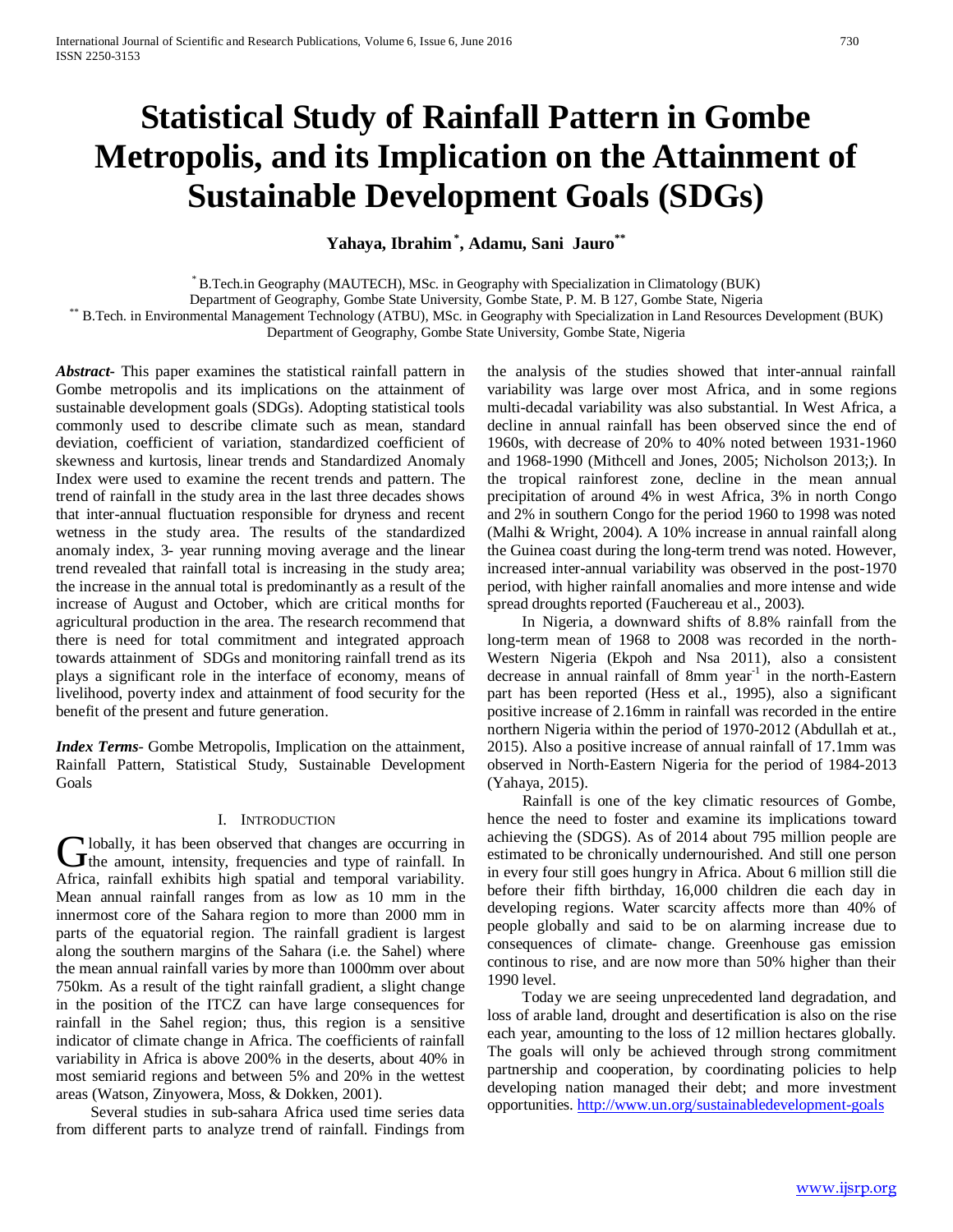It is against these highlight for the post- 2015 (MDGs) goals and recently flood of 2004, 2007 and 2014 that rendered thousands of people homeless and their means of livelihood destroyed in the study area have shown how important to analyzed the trend in rainfall towards achieving the recently 2016 sustainable development goals (SDGs).

#### II. STUDY AREA

 Gombe town (Jewel in the Savannah) is located in the Sudan savannah region of the country at the north-east of river Benue and east of Yankari Game Reserve bordering with Adamawa, Bauchi, Borno and Yobe states covering the total area of 52sq/km with a population of 268.000 at 2006 census. The approximate altitude of Gombe ranges from 400-500m above mean sea level. Topography is mainly moutaineous, undulating and hilly to the southeast and open plains in the central north east,west and northwest.(Bello, 2009).

Gombe town is located between latitudes  $10^018^125.0^{11}N$ and longitude  $11^010^129.6^{11}E$  (Figure 1). It shares common boundary with Akko LGA in the South and West; Yamaltu-Deba to the East and Kwami to the North. It is the capital of Gombe State and occupies an area of about  $45 \text{km}^2$  (Ministry of Land and Survey, Gombe, 2008). Gombe town is well linked by road to other regional centres like Biu / Maiduguri, Potiskum / Damaturu, Bauchi /Jos and Yola /Jalingo. A single gauge railway line on the Bauchi – Maiduguri route also links the town, in addition to an international airport. (Mbaya, et.al 2012)

 The climate of Gombe is characterized by a dry season of six months, alternating with a six months rainy season. As in other parts of the Nigerian Savanna this precipitation distribution is mainly triggered by a seasonal shift of the Inter -Tropical Convergence Zone (ITCZ). For the years 1984 to 2013, the mean annual precipitation is 969.7mm the arrival of the rainy season starts around April or May; however, heavy rainfall may put in an appearance until June or even July. By October, the amounts of rainfall begin to decrease. (Yahaya, 2015). The mean annual temperature is about  $32^0C$  weather tends to be very hot between November and March with average high temperature can reach  $32^0$ C or more. The hamattan wind from around Febuary makes the temperature cooler, although with dusty conditions, where as relative humidity has some pattern being 90% in August and dropping to less than 10% during the hamattan period (Balzerek et,al 2003).

 Figure 2.Gombe town area is divided into different residential quarters which include, GRA, Federal Low Coast, Arawa, State Low Coast, Kumbiya- Kumbiya, Pantami, Jekadafari, Tudunwada, Madaki, Dawaki, Bolari, Yalanguruza, Shamaki. etc (Bello, 2014)

 The natural vegetation cover consist of complex, composite of thick acacia shrub and open grassland, however, the vegetation has been altered with very much degraded as a result of several human activities such as urbanization, cultivation, livestock grazing etc. feeling of trees as a means of employment which serves as a major source of fuel (charcoal and firewood) for the inhabitants by the unemployed youths without any plan to replace them. The predominant species consist of fine leaf, thorny trees such as *bulaniteagytica* (Aduwa), *TamarindusIndica* (Tsamiya), *adasoniadegitata* (Kuka) and *Parkiabuglungosa* (Daurowa).



**ure 1: Map of Gombe showing study area Source: Adopted from B.L Gadiga, (2015)**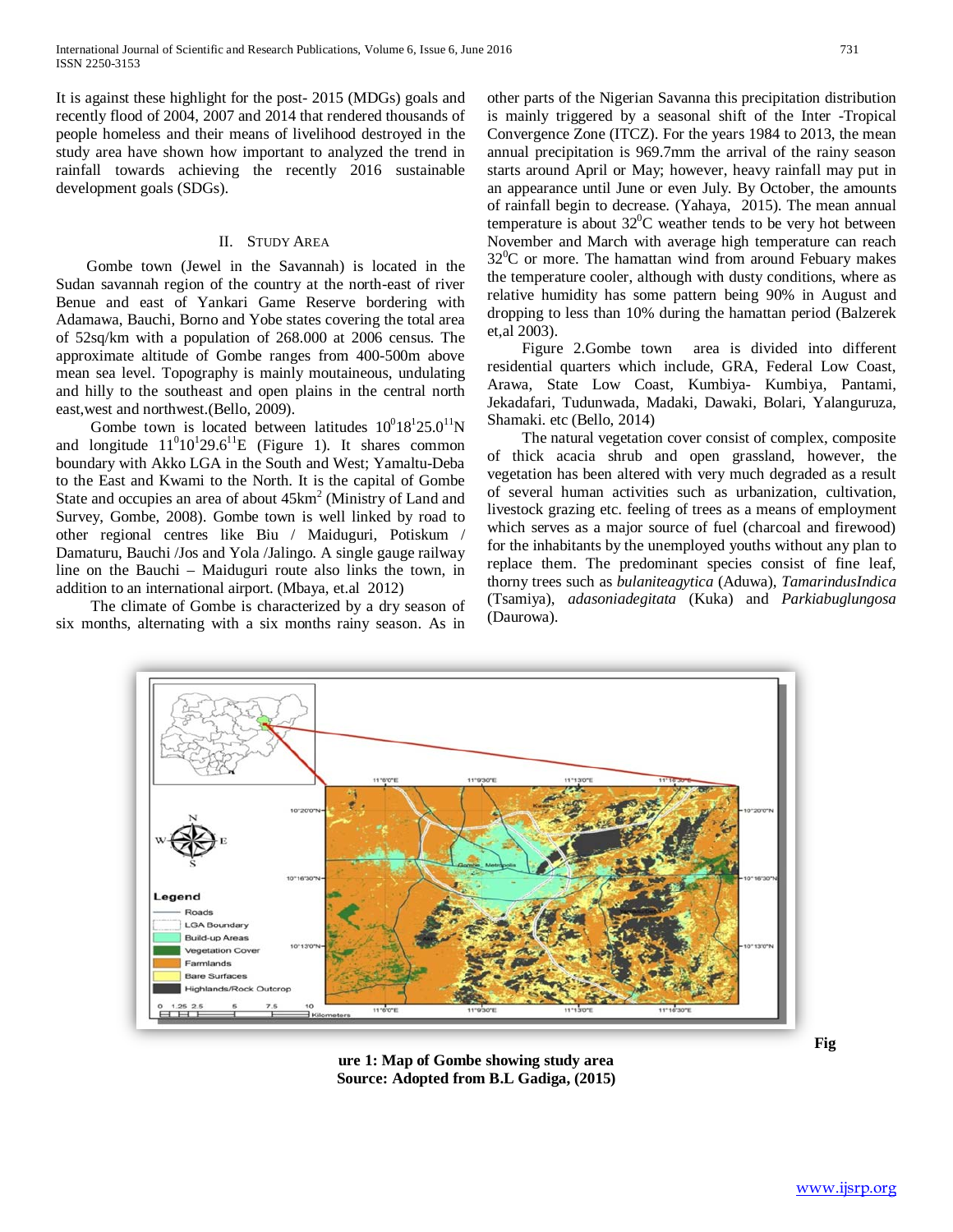International Journal of Scientific and Research Publications, Volume 6, Issue 6, June 2016 732 ISSN 2250-3153



**Figure, 2 Map of Gombe Metropolis Source: Adopted from M.B. Bashir (2014)**

 Today there is no country in the world that is not seeing first-hand drastic effects of climate change, which raised the question of more to be done than ever before, by improving access to technology and knowledge being an important way to share ideas and foster innovation to reduce the magnitude of climate related disasters. <http://www.un.org/sustainabledevelopment-goals>

#### III. MATERIALS AND METHODS

Rainfall data for Gombe station from 1984-2013 (30 years) were collected from the Nigerian Meteorological Agency. NIMET is vested with the responsibility of documenting meteorological and climatological data in the country. In this study, the standardized coefficient of Skewness  $(Z_1)$  and Kurtosis  $(Z_2)$  statistics as defined by Brazel and Balling (1986) were used to test for the normality in rainfall totals for the study area. The standardized coefficient of Skewness  $(Z_1)$  was calculated as:

$$
Z_1 = \left[ \left( \sum_{i=1}^{N} (x_i - \bar{x})^{3/N} \right) / \left( \sum_{i=1}^{N} (x_i - \bar{x})^{2/N} \right)^{3/2} \right] / (6/N)^{1/2}
$$

And the standardized coefficient of Kurtosis  $(Z_2)$  will be determined as:

$$
Z_2 = \left[ \left( \sum_{i=1}^N (x_i - \bar{x})^4 / N \right) / \left( \sum_{i=1}^N (x_i - \bar{x})^2 / N \right)^2 \right] - 3 / \left( 24 / N \right)^{1/2}
$$

Where: X represents the long term mean of  $X_1$  values, and N is the number of years in the samples. These statistics were used to test the null hypothesis that the individual temporal samples came from a population with a normal (Gaussian) distribution. If the absolute value of  $Z_1$  or  $Z_2$  is greater than 1.96, a significant deviation from the normal curve is indicated at the 95% confidence level.

 To examine the nature of the rainfall pattern, the standardized Anomaly index (SAI) is then used. It was calculated as:

$$
z = \frac{x - \overline{x}}{S}
$$

 Where **X** is the rainfall observation for the year and, **X** and S is the mean and standard deviation of the entire series respectively in the study area. This statistic enable the researcher to determine the dry (-ve values) and wet (+ve values) years in the record as reported by Hulme, (1990). It was then smoothened with 3-year running mean.

 To further examine the nature of the trends in the rainfall series, linear trend lines were also plotted for the annuals and for the months of April to October using Microsoft Excel statistical tool, and estimation of changes in the rainfall series was determined. Comparisons were then made with the long-term mean totals.

 The linear regression method has been used to investigate trends in many climatic time series (e.g Abaje et., al 2009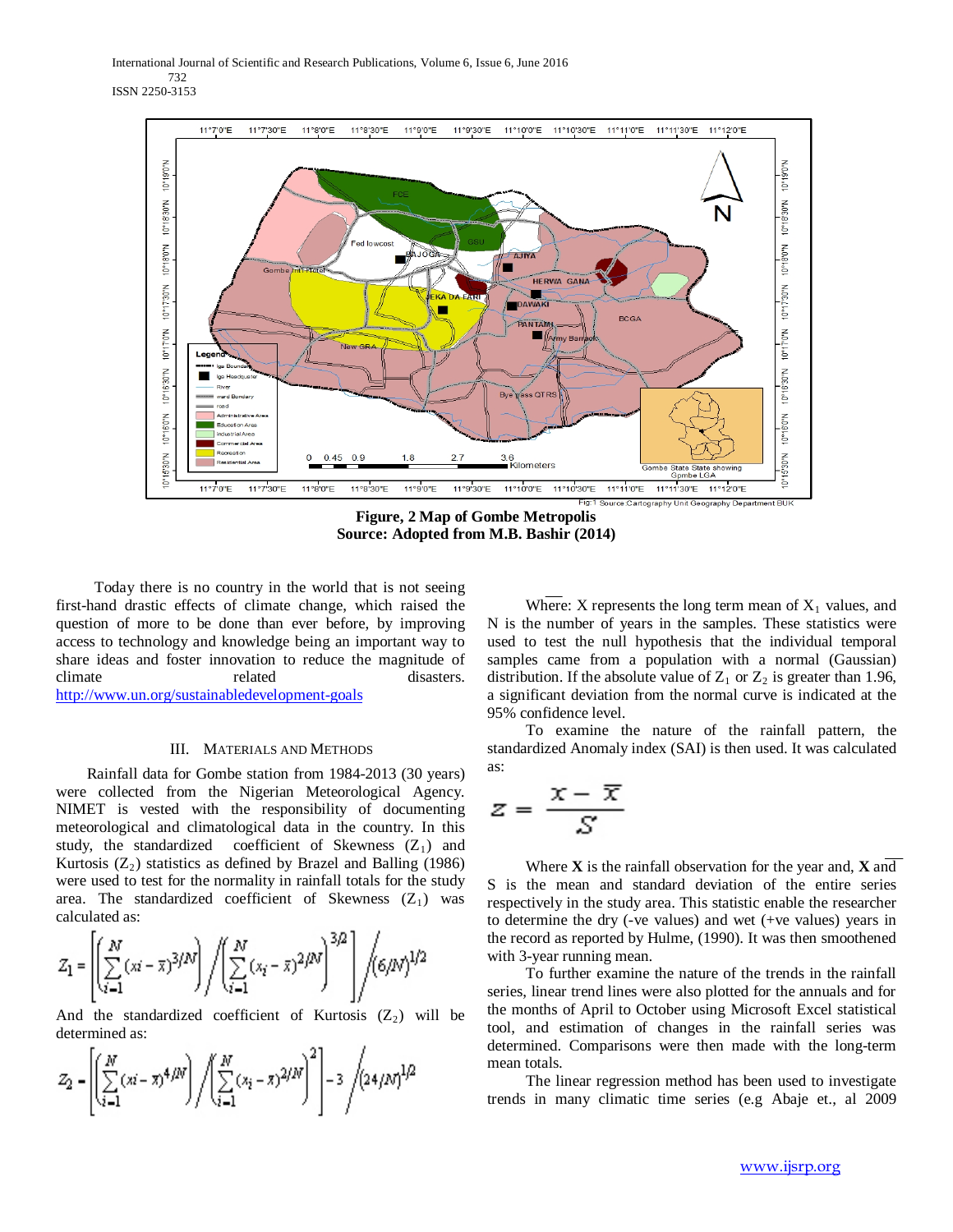International Journal of Scientific and Research Publications, Volume 6, Issue 6, June 2016 733 ISSN 2250-3153

Sabbaramayya and Kumar 1987; Hutchinson 1985; Ayoade 1973).

 $(Z_2)$ , Minimum, Maximum and range of rainfall for Gombe are presented in Table 2 for the months of April to October and the annual.

## **Result and Discussion**

The mean  $(X)$ , standard deviation  $(SD)$ , coefficients of variation ( $CV$ ), standardized coefficients of Skewness ( $Z<sub>1</sub>$ ) and Kurtosis

**Table 2: General statistics of monthly and annual rainfall for Gombe.**

| <b>Statistics</b> | April   | May     | June    | July   | <b>August</b> | <b>September</b> | October | Annual  |
|-------------------|---------|---------|---------|--------|---------------|------------------|---------|---------|
| X                 | 27.74   | 81.37   | 135.93  | 223.77 | 289.56        | 168.54           | 39.54   | 969.67  |
| <b>SD</b>         | 26.21   | 36.82   | 49.37   | 77.47  | 87.98         | 72.85            | 30.47   | 149.25  |
| <b>CV</b>         | 94.48   | 45.25   | 36.32   | 34.62  | 30.38         | 43.22            | 77.06   | 15.39   |
| Min               | 00      | 25.10   | 56.40   | 107.30 | 162.20        | 31.20            | 00      | 725.60  |
| Max               | 106.90  | 149.10  | 236.10  | 440.00 | 578.30        | 300.50           | 113.10  | 1283.50 |
| Range             | 106.90  | 124.00  | 179.70  | 332.70 | 416.10        | 269.30           | 113.10  | 557.90  |
| $Z_1$             | 1.46    | 0.40    | 0.51    | 0.77   | 1.31          | 0.14             | 0.95    | 0.32    |
| $Z_{2}$           | $2.01*$ | $-0.84$ | $-0.51$ | 0.50   | $2.89*$       | $-0.50$          | 0.40    | $-0.48$ |

\* Statistically significant at 95% confidence level

 The results of the standardized coefficients of Skewness  $(Z_1)$  and Kurtosis  $(Z_2)$  show that all the months and the annual were accepted as indicative of normality at the 95% significant level, with the exception of  $Z_2$  for the months of April and August that show a significant deviation from normal. Based on this no transformation was done to the data. Therefore, the data were not transformed.

 Fig. 2 shows the graphical presentation of the standardized anomaly index for both the annual and monthly rainfall smoothened out with 3- year running mean. It is clear from these results that rainfall yield is increasing in the study area. (Fig 2a) shows that the highest rainfall was recorded in 1993, whereas 1986 was a year of extremely low rainfall. This was the period of the intense drought that ravages the Northern Nigeria. The 3 year running mean shows that the recent increasing total of annual rainfall started from early 1990s to date. The increase does not show a distinct trend because there are fluctuations.

Monthly rainfall total reach their maximum between July and September. (Fig.2b-h). It is clear from these results that the substantial increase in the annual rainfall yield is predominantly as a result of the increase in August and September rainfall. This result seems to be in good agreement with the study of Nafisat (2011) for Kumo Area in Gombe state that the rainfall yield is increasing in the area.

 The result of the linear trend lines for the period of study (1984-2013) clearly demonstrates a general tendency for an increase in rainfall in the area (Fig 3). From the linear trend lines of the monthly rainfall there is a clear indication of an increase in rainfall amounts over time. Estimation of changes in the monthly expressed in mm for the period of study shows little or no change in the month of April. For the month of May, there is a decrease of approximately 131.4mm at the rate of 4.38 mm year<sup>-1</sup>. Compared with the long-term mean, it means

that May rainfall was decreasing at the rate of 9.8% per year. The month of June also shows little or no change. (See fig 3). The month of July show a significant decrease in rainfall of approximately 155mm at the rate of 5.2 mm per year -1. When compared with the long-term mean, it means that July rainfall was decreasing at the rate of 3.1% per year. There is a significant increase in rainfall of approximately 325.3 mm at the rate of  $10.8$  mm year<sup>-1</sup> for the month of August, a decrease of approximately 14.1 mm at the rate of  $0.5$  mm year<sup>-1</sup> for the month of September, an increase of approximately 141.8 mm at the rate of  $4.7$  mm year<sup>-1</sup> for the month of October. When compared with the long-term mean totals, it is also clear that the monthly rainfall was increasing at the rate of 10.6% per year in August, decrease of 0% per in September and increase of 16.8% per year in October.From the result the maxima of rainfall in June and September is still very much established, while April that use to be the beginning of the rainy season is tending towards dry month and October that used to be the beginning of dry season is also tending toward raining month. The shift in the beginning of rainfall from April/March and ending of raining season from October/November has significant implication on the ecosystem. These are critical months for annual agricultural cycles where early and late crops are planted, causes crop failure, food shortages and more prone to pest attacks.

 Estimation of changes of the annual rainfall for the period of study indicates an increase of approximately 140.4mm at the rate of 4.6 mm year $^{-1}$ . Compared with the long-term average totals, it means that the annual rainfall was increasing at the rate of 0.6% per year<sup>-1</sup>. It is clear from the result of the linear trend lines that the increase in the annual rainfall yield is predominantly as a result of the substantial increase in August and October rainfall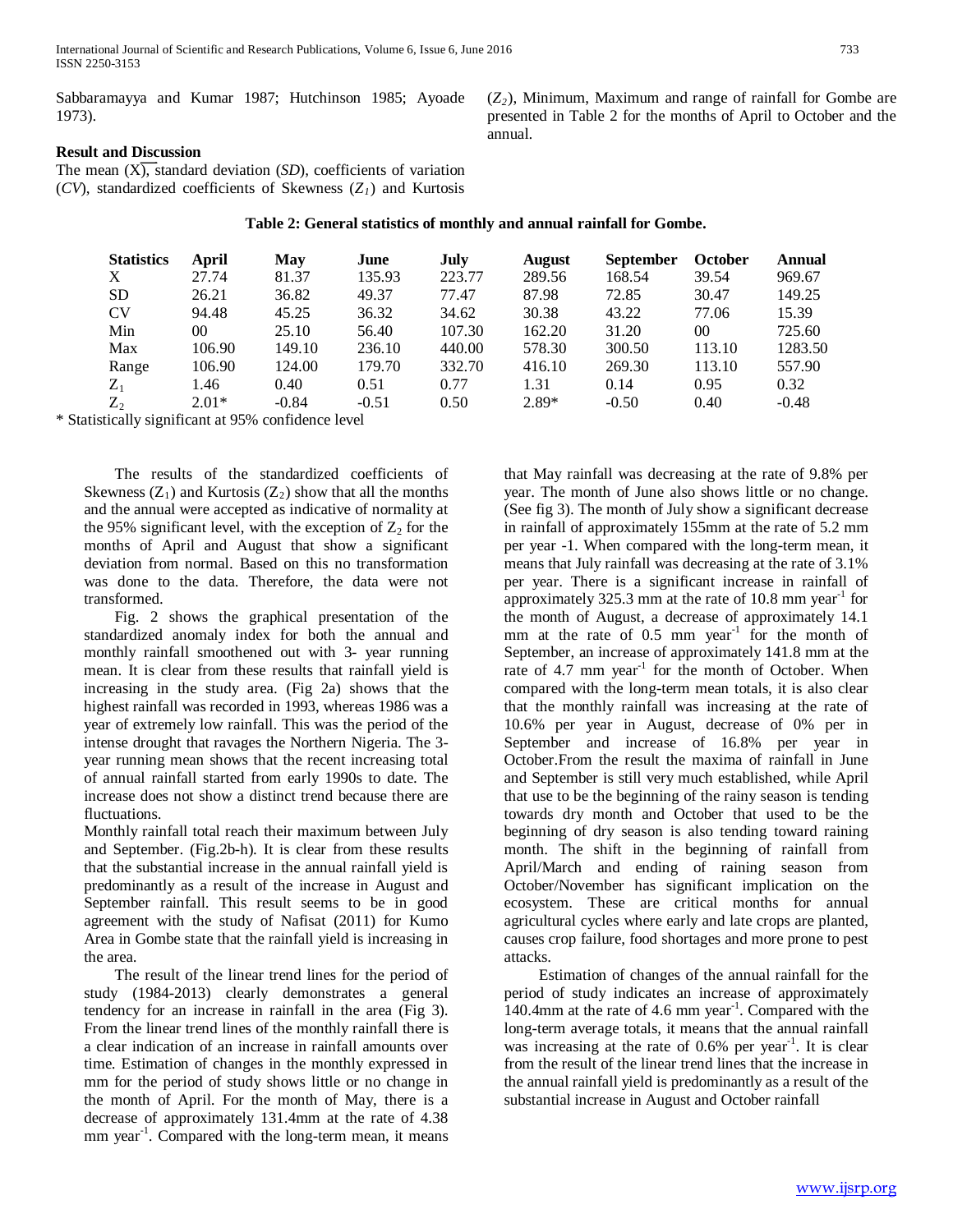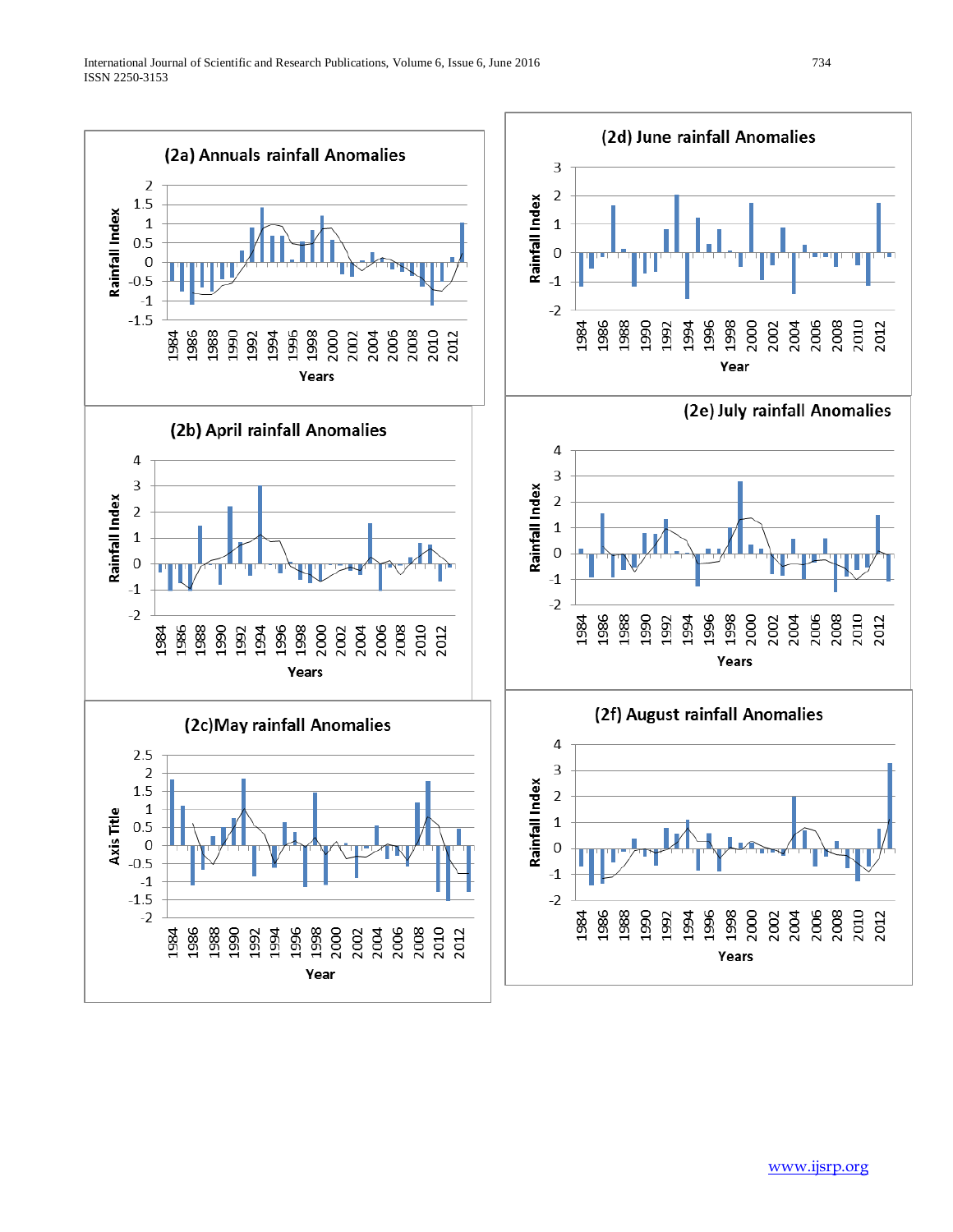

[www.ijsrp.org](http://ijsrp.org/)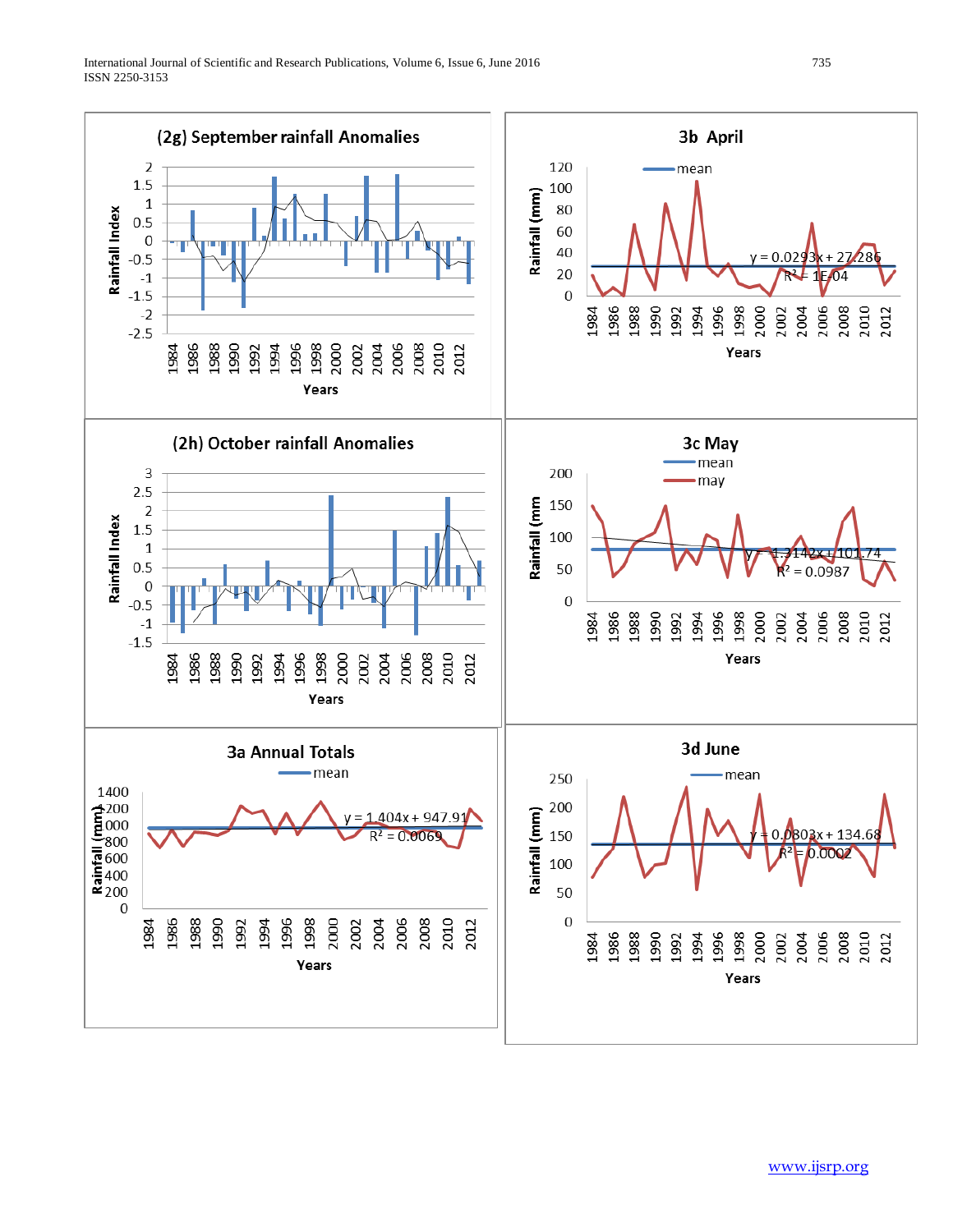

**Fig. 2: Rainfall anomalies for (2a) Annual totals, (2b) April, (2c) May, (2d) June, (2e) July, (2f) August, (2g) September, (2h) October**

**Fig.3 Monthly and Annual Rainfall Trend and Fluctuations (2a) Annual totals, (2b) April, (2c) May, (2d) June, (2e) July, (2f) August, (2g) September, (2h) October**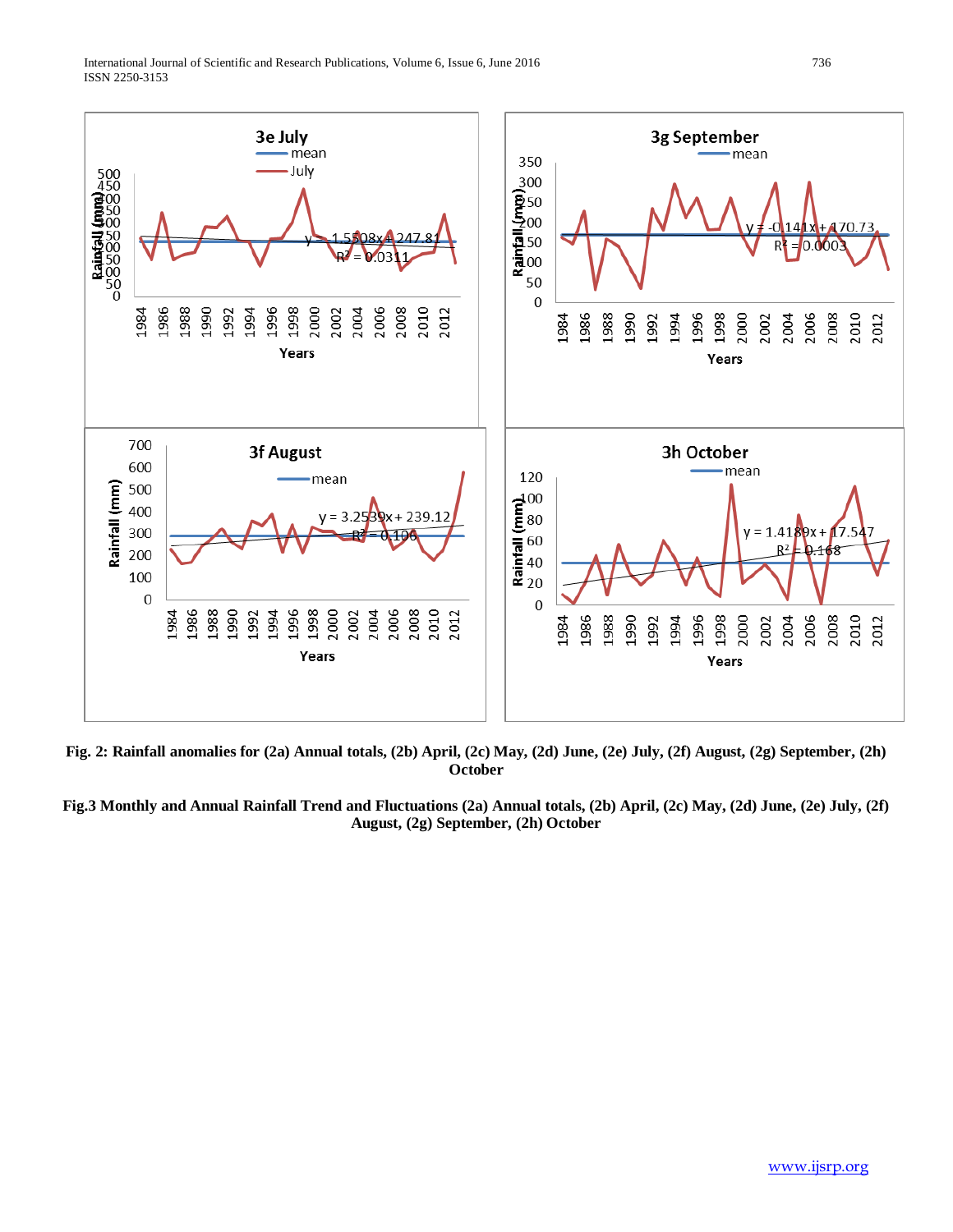

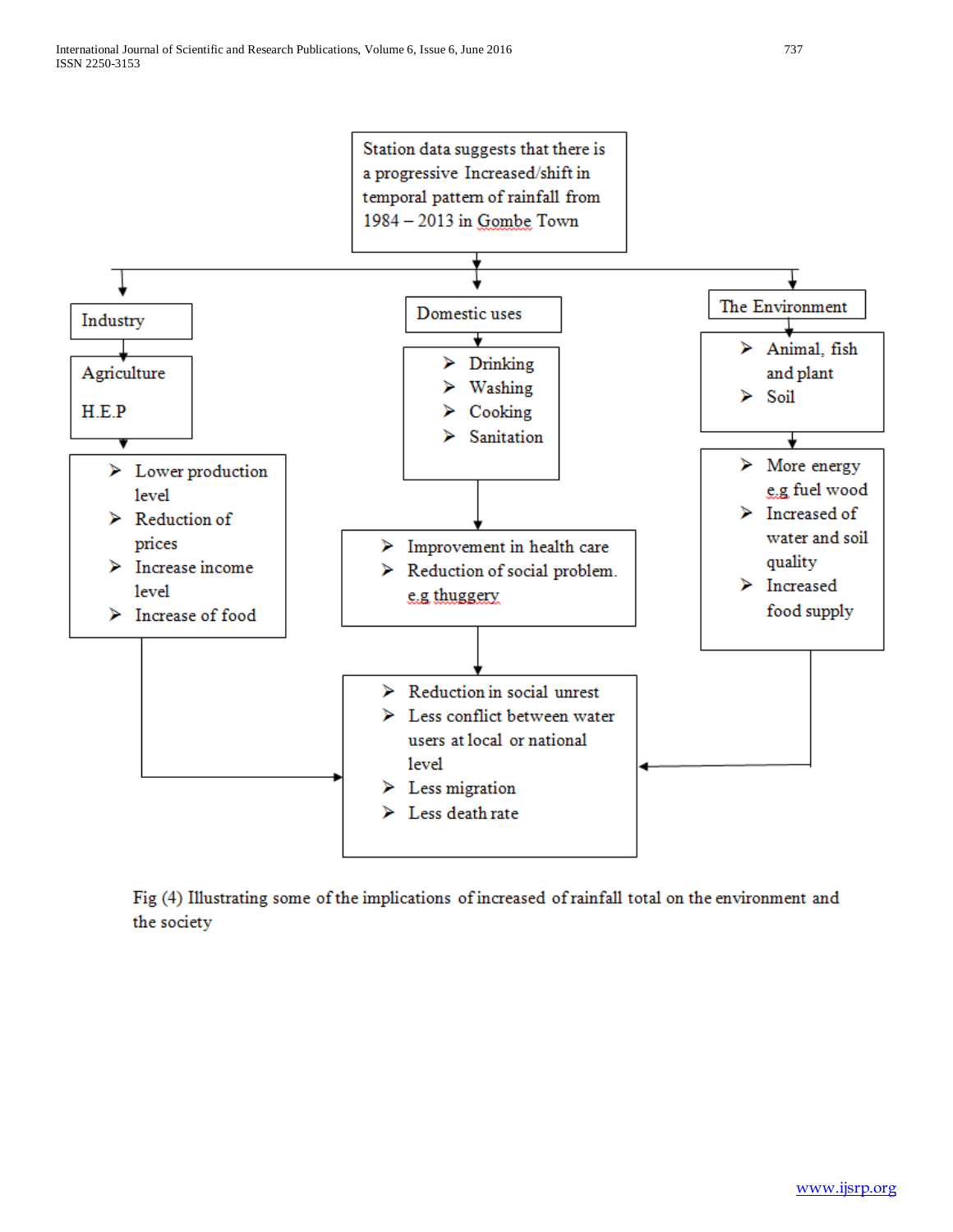

Fig (5) Illustration of some implications of rainfall trend for sustainable development goals  $(SDGs)$ 

 Fig 4 and 5 highlight some of the implications of the increased rainfall totals on the environment and society and the sustainable development goals (SDGs). Hence, the present study reveals the progressive increased shift in temporal pattern of rainfall in Gombe station that has a multiplying factor at local level towards achieving the (SDGs).

 According to Oladipo, (2016) argue that extreme weather event are already impacting negatively on the country economy, social, environmental and infrastructural fabrics. Since there is a paradigm shift from the post-2015 MDGs for the achievement of SDGs, Nigeria need to move its economy toward a more environmentally friendly, low carbon, climate resilient, green and sustainable path.

### IV. CONCLUSION

 Evidence of change in the distribution and characteristics of rainfall can be examined in terms of frequency, intensity and amounts e.t.c. Present study brings out some of the interesting and also significant changes in the rainfall pattern of Gombe town. The monthly and annual series have been examined for fluctuations, trend and its implication on sustainable development goals (SDGs) based on data collected from 1984- 2013 period.

 It is clear from the results of the analysis that the trend in the rainfall total is increasing on annual basis. The recent increase in the annual rainfall totals is predominantly as a result of the increase in August and October rainfall.

 The result of the standardized anomaly index shows a fluctuating rainfall pattern across the months under consideration; the delay in rainfall till April and the high rainfall in October might have serious agricultural implications because most agricultural activities in this area rely on rainfall of this period might cause flooding and food production in the area to be late e.g maize, beans and millet. e.t.c

 Base on the findings from this study it is recommended that, there is need for government to embark on total commitment and integrated approach toward achieving the SDGs and monitoring